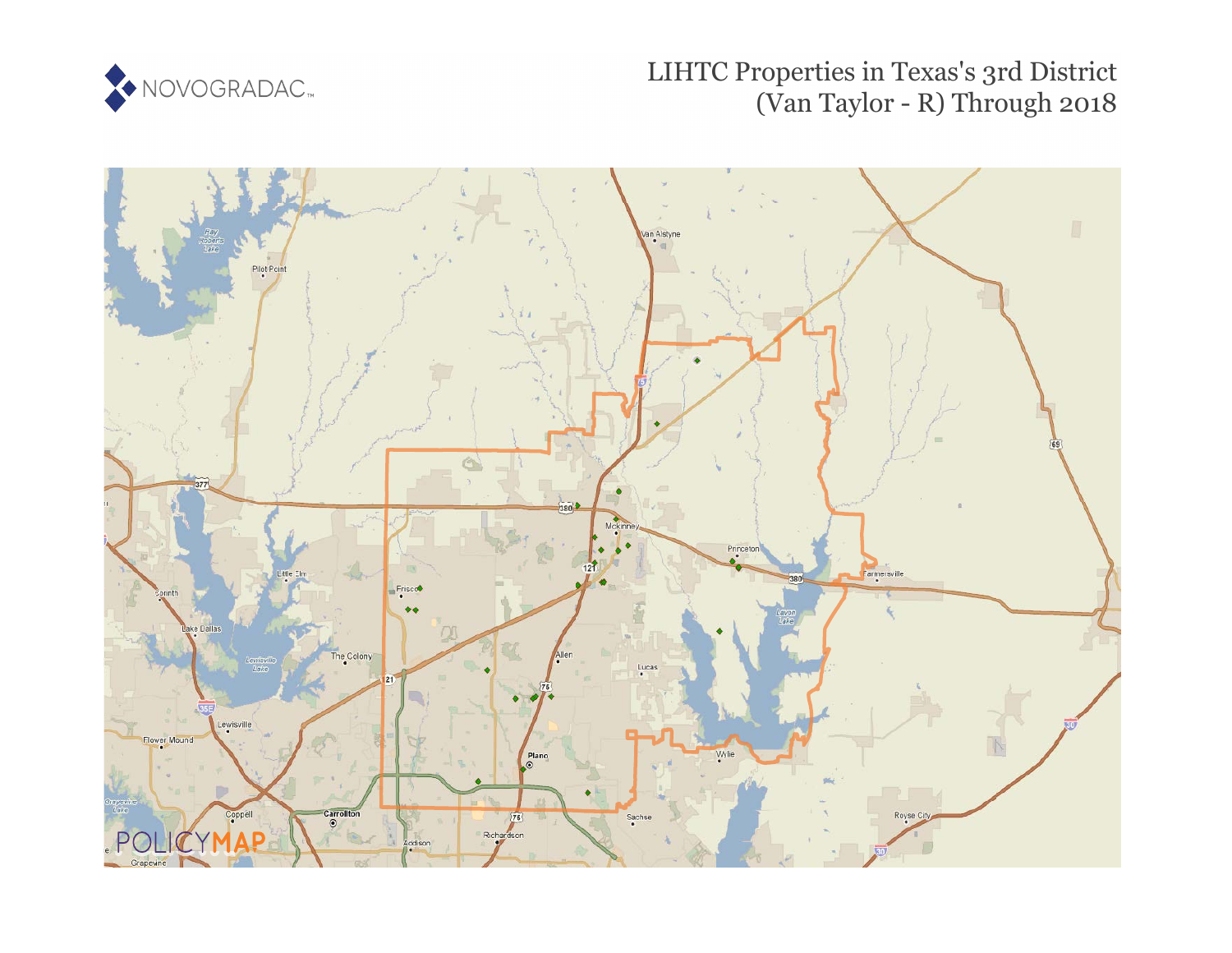## LIHTC Properties in Texas's 3rd District Through 2018

| <b>Project Name</b>                                                  | <b>Address</b>                     | City             | <b>State</b> | <b>Zip Code</b> | Nonprofit<br><b>Sponsor</b> | <b>Allocation</b><br>Year | <b>Annual</b><br><b>Allocated</b><br><b>Amount</b> | <b>Year Placed</b><br>in Service | <b>Construction Type</b> | <b>Total</b><br><b>Units</b> | Low<br><b>Income</b><br><b>Units</b> | <b>Rent or</b><br><b>Income</b><br><b>Ceiling</b> | <b>Credit</b><br><b>Percentage</b> | Tax-<br><b>Exempt</b><br><b>Bond</b> | <b>HUD Multi-Family</b><br><b>Financing/Rental</b><br><b>Assistance</b> |
|----------------------------------------------------------------------|------------------------------------|------------------|--------------|-----------------|-----------------------------|---------------------------|----------------------------------------------------|----------------------------------|--------------------------|------------------------------|--------------------------------------|---------------------------------------------------|------------------------------------|--------------------------------------|-------------------------------------------------------------------------|
| EVERGREEN RICHARDSON<br><b>SENIOR COMMUNITY</b>                      | 3551 NORTHSTAR RD RICHARDSON       |                  | TX           | 75082           | No                          | 2010                      | \$0                                                | 2011                             | Not Indicated            | 170                          | 170                                  |                                                   | 60% AMGI Not Indicated No          |                                      |                                                                         |
| <b>TUSCANY VILLAS</b>                                                | 7112 CHASE OAKS<br><b>BLVD</b>     | <b>PLANO</b>     | TX           | 75025           | No                          | 2009                      | $\$0$                                              | 2011                             | Not Indicated            | 90                           | 90                                   |                                                   | 60% AMGI Not Indicated No          |                                      |                                                                         |
| <b>WOODSIDE VILLAGE APTS</b>                                         | 703 BUMPAS ST                      | <b>MCKINNEY</b>  | TX           | 75069           | $\mathbf{N}\mathbf{o}$      | 2011                      | \$0\$                                              | 2012                             | Not Indicated            | 100                          | 100                                  |                                                   | 60% AMGI Not Indicated No          |                                      |                                                                         |
| <b>NORTH COURT VILLAS</b>                                            | 8275 STONEBROOK<br><b>PKWY</b>     | <b>FRISCO</b>    | TX           | 75034           | No                          | 2011                      | $\$0$                                              | 2013                             | Not Indicated            | 150                          | 150                                  |                                                   | 60% AMGI Not Indicated No          |                                      |                                                                         |
| <b>GRAND TEXAN SENIORS</b><br><b>COMMUNITY, THE</b>                  | 2491 COUNTRY VIEW<br>${\rm LN}$    | <b>MCKINNEY</b>  | TX           | 75069           |                             | Insufficient<br>Data      | $\$0$                                              | Insufficient<br>Data             | Not Indicated            | 54                           | $\bf{0}$                             |                                                   | Not Indicated                      |                                      |                                                                         |
| PRINCETON ARMS                                                       | 133 S FOURTH ST                    | <b>PRINCETON</b> | TX           | 75407           | No                          | 1998                      | $\$0$                                              | 1999                             | Acquisition and Rehab 24 |                              | 24                                   |                                                   | 30 % present<br>value              | No                                   |                                                                         |
| TREYMORE AT MCKINNEY                                                 | 901 WILSON CREEK<br><b>PKWY</b>    | <b>MCKINNEY</b>  | TX           | 75069           | $\mathbf{N}\mathbf{o}$      | 1997                      | $\$0$                                              | 1999                             | New Construction         | 192                          | 144                                  |                                                   | 70 % present<br>value              | No                                   |                                                                         |
| <b>COUNTRY LANE SENIORS</b><br><b>COMMUNITY</b>                      | 2401 COUNTRY VIEW<br>LN            | <b>MCKINNEY</b>  | TX           | 75069           |                             | 1999                      | $\$0$                                              | 2000                             | New Construction         | 230                          | 207                                  |                                                   | 30 % present<br>value              | Yes                                  |                                                                         |
| TUSCANY AT WILSON CREEK                                              | 451 WILSON CREEK<br>BLVD           | <b>MCKINNEY</b>  | TX           | 75069           | $\mathbf{N}\mathbf{o}$      | 1998                      | \$0                                                | 2001                             | <b>New Construction</b>  | 215                          | 161                                  |                                                   | 30 % present<br>value              | Yes                                  |                                                                         |
| <b>CREEK POINT APTS</b>                                              | 3300 N MCDONALD ST MCKINNEY        |                  | TX           | 75071           |                             | 2000                      | S <sub>0</sub>                                     | 2002                             | Not Indicated            | 200                          | 200                                  |                                                   | <b>Not Indicated</b>               |                                      |                                                                         |
| <b>CHAPARRAL TOWNHOMES</b>                                           | 351 CHAPARRAL RD                   | <b>ALLEN</b>     | TX           | 75002           | $\mathbf{N}\mathbf{o}$      | 2001                      | $\$0$                                              | 2003                             | New Construction         | 126                          | 94                                   |                                                   | 70 % present<br>value              | $\rm No$                             |                                                                         |
| <b>SKYWAY VILLAS</b>                                                 | 2000 SKYLINE DR                    | <b>MCKINNEY</b>  | TX           | 75071           | No                          | 2001                      | $\$0$                                              | 2003                             | New Construction         | 240                          | 240                                  |                                                   | 30 % present<br>value              | Yes                                  |                                                                         |
| <b>GRAND RESERVE SENIORS</b><br><b>COMMUNITY</b>                     | 150 ENTERPRISE DR MCKINNEY         |                  | TX           | 75069           | $\mathbf{N}\mathbf{o}$      | 2002                      | \$0                                                | 2004                             | <b>New Construction</b>  | 180                          | 180                                  |                                                   | 30 % present<br>value              | Yes                                  |                                                                         |
| POST OAK APTS (MCKINNEY)                                             | 2601 MCKINNEY<br><b>RANCH PKWY</b> | <b>MCKINNEY</b>  | TX           |                 | No                          | 2014                      | \$0\$                                              | 2005                             | <b>New Construction</b>  | $\bf{0}$                     | $\bf{0}$                             |                                                   | 60% AMGI Not Indicated No          |                                      |                                                                         |
| EVERGREEN AT PLANO<br><b>INDEPENDENCE SENIOR</b><br><b>COMMUNITY</b> | 600 INDEPENDENCE<br><b>PKWY</b>    | <b>PLANO</b>     | TX           | 75075           | Yes                         | 2004                      | \$585,335                                          | 2006                             | <b>New Construction</b>  | 250                          | 250                                  | 60% AMGI                                          | 30 % present<br>value              |                                      |                                                                         |

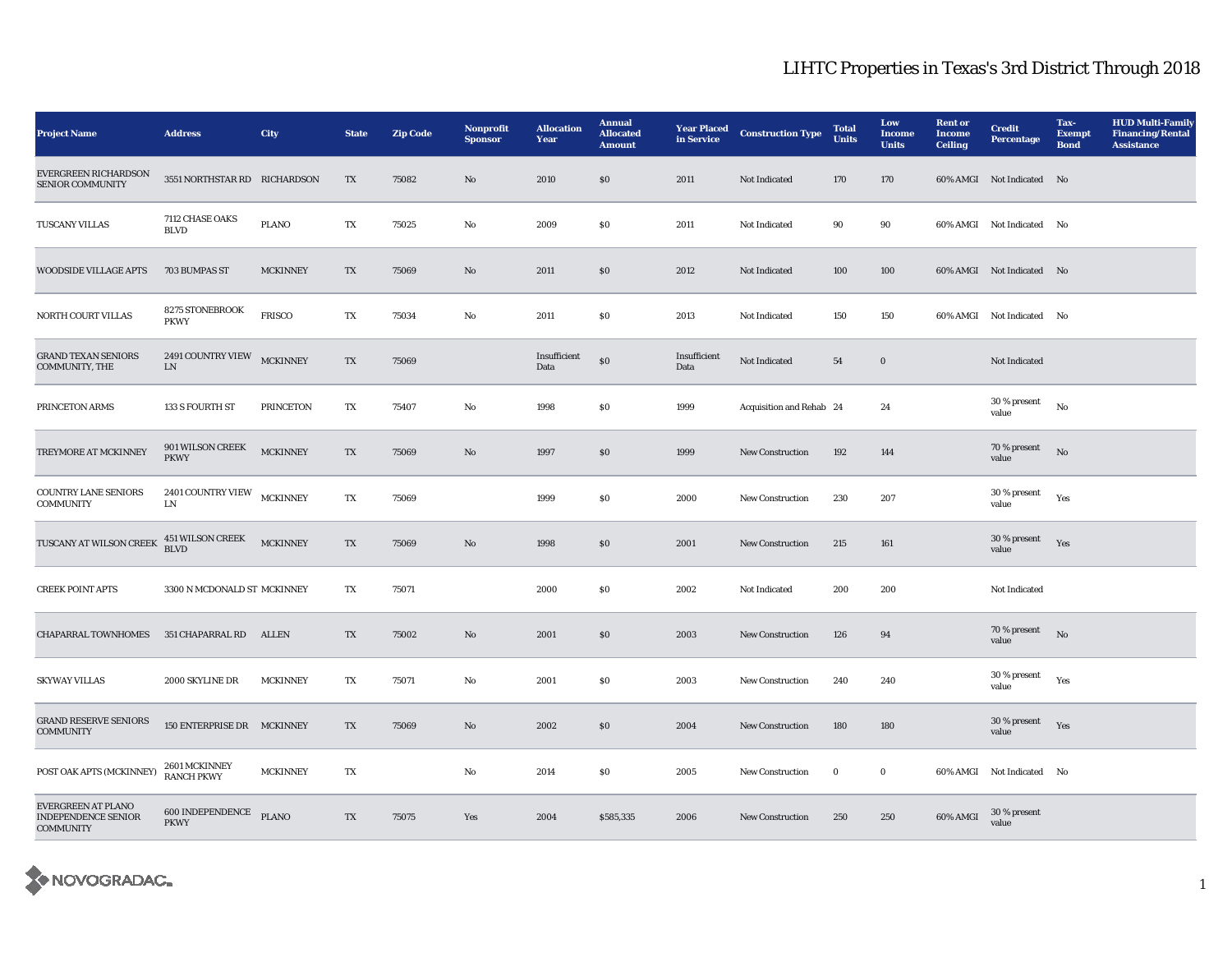## LIHTC Properties in Texas's 3rd District Through 2018

| <b>Project Name</b>                                                                                                                                                | <b>Address</b>                                                                           | <b>City</b>      | <b>State</b>           | <b>Zip Code</b> | <b>Nonprofit</b><br><b>Sponsor</b> | <b>Allocation</b><br>Year | <b>Annual</b><br><b>Allocated</b><br><b>Amount</b> | <b>Year Placed</b><br>in Service | <b>Construction Type</b>  | <b>Total</b><br><b>Units</b> | Low<br><b>Income</b><br><b>Units</b> | <b>Rent</b> or<br><b>Income</b><br><b>Ceiling</b> | <b>Credit</b><br><b>Percentage</b> | Tax-<br><b>Exempt</b><br><b>Bond</b> | <b>HUD Multi-Family</b><br><b>Financing/Rental</b><br><b>Assistance</b> |
|--------------------------------------------------------------------------------------------------------------------------------------------------------------------|------------------------------------------------------------------------------------------|------------------|------------------------|-----------------|------------------------------------|---------------------------|----------------------------------------------------|----------------------------------|---------------------------|------------------------------|--------------------------------------|---------------------------------------------------|------------------------------------|--------------------------------------|-------------------------------------------------------------------------|
| THE PLAZA AT CHASE OAKS                                                                                                                                            | 7100 CHASE OAKS<br><b>BLVD</b>                                                           | <b>PLANO</b>     | TX                     | 75025           |                                    | 2005                      | \$649,878                                          | 2006                             | New Construction          | 240                          | 240                                  | 60% AMGI                                          | 30 % present<br>value              |                                      |                                                                         |
| PRESTON TRACE APTS                                                                                                                                                 | 8660 PRESTON TRACE FRISCO<br><b>BLVD</b>                                                 |                  | TX                     | 75033           |                                    | Insufficient<br>Data      | \$0                                                | Insufficient<br>Data             | Not Indicated             | 38                           | $\bf{0}$                             |                                                   | Not Indicated                      |                                      |                                                                         |
| <b>NEWSOME HOMES</b>                                                                                                                                               | 231 AMSCOTT                                                                              | <b>MCKINNEY</b>  | TX                     | 75069           | $\rm No$                           | 2015                      | \$0                                                | Insufficient<br>Data             | Acquisition and Rehab 180 |                              | 180                                  | 60% AMGI TCEP only                                |                                    | No                                   | $\rm No$                                                                |
| <b>GALA AT MELISSA</b>                                                                                                                                             | <b>N SIDE OF E MELISSA</b><br>RD, APPROX 1/3 MILE<br>E OF SAM RAYBURN<br><b>HWY</b>      | <b>MELISSA</b>   | TX                     | 75454           | No                                 | 2016                      | $\$0$                                              | Insufficient<br>Data             | <b>New Construction</b>   | 93                           | 79                                   | 60% AMGI                                          | 70 % present<br>value              | No                                   |                                                                         |
| PALLADIUM ANNA                                                                                                                                                     | NEQ OF HIGHWAY 5<br><b>AND 422</b>                                                       | <b>ANNA</b>      | TX                     | 75409           | No                                 | 2016                      | \$0                                                | Insufficient<br>Data             | <b>New Construction</b>   | 180                          | 108                                  | 60% AMGI                                          | 70 % present<br>value              | No                                   |                                                                         |
| PROVISION AT MELISSA                                                                                                                                               | <b>N SIDE OF E MELISSA</b><br>RD, APPROX 1/4 MILE MELISSA E OF SAM RAYBURN<br><b>HWY</b> |                  | $\mathbf{T}\mathbf{X}$ | 75454           | No                                 | 2016                      | $\$0$                                              | Insufficient<br>Data             | New Construction          | 120                          | 96                                   | 60% AMGI                                          | 70 % present<br>value              | No                                   |                                                                         |
| THE VERANDA TOWNHOMES                                                                                                                                              | NEC OF COIT AND MCDERMOTT RD                                                             | <b>PLANO</b>     | TX                     | 75025           | No                                 | 2018                      | \$0                                                | Insufficient<br>Data             | New Construction          | 40                           | 20                                   | 60% AMGI                                          | 70 % present<br>value              | No                                   |                                                                         |
| MERRITT MCGOWAN MANOR 1200 N. TENNESSEE MCKINNEY                                                                                                                   |                                                                                          |                  | TX                     | 75069           | $\rm No$                           | 2017                      | $\$0$                                              | Insufficient<br>Data             | New Construction          | 136                          | 136                                  | 60% AMGI                                          | 70 % present<br>value              |                                      |                                                                         |
| <b>CYPRESS CREEK APARTMENT</b><br><b>HOMES AT HAZELWOOD</b><br><b>STREET</b>                                                                                       | 600 BLOCK OF E<br>HAZELWOOD STREET PRINCETON                                             |                  | TX                     | 75407           | No                                 | 2018                      | \$0                                                | Insufficient<br>Data             | New Construction          | 188                          | 107                                  | 60% AMGI                                          | 70 % present<br>value              |                                      |                                                                         |
| PATRIOT PARK FAMILY                                                                                                                                                | 1306 F AVENUE                                                                            | <b>PLANO</b>     | TX                     | 75074           | $\rm No$                           | 2018                      | $\$0$                                              | Insufficient<br>Data             | New Construction          | 139                          | 111                                  | 60% AMGI                                          | 70 % present<br>value              |                                      |                                                                         |
| <b>COLONIAL TERRACE APTS</b>                                                                                                                                       | 165 S FOURTH ST                                                                          | <b>PRINCETON</b> | TX                     | 75407           | No                                 | 1989                      | \$0                                                | 1989                             | Existing                  | 40                           | 40                                   |                                                   | Not Indicated                      |                                      |                                                                         |
| YORKSHIRE PLACE APTS                                                                                                                                               | <b>217 YORKSHIRE DR</b>                                                                  | <b>PRINCETON</b> | TX                     | 75407           | No                                 | 1989                      | S <sub>0</sub>                                     | 1989                             | <b>Existing</b>           | 40                           | 40                                   |                                                   | Not Indicated                      |                                      |                                                                         |
| <b>MELISSA HOUSE</b>                                                                                                                                               | 2513 MCKINNEY ST                                                                         | <b>MELISSA</b>   | TX                     | 75454           | No                                 | 1992                      | \$0                                                | 1992                             | Acquisition and Rehab 1   |                              | $\mathbf{1}$                         |                                                   | Not Indicated                      |                                      |                                                                         |
| <b>GARDEN GATE APTS</b>                                                                                                                                            | 1201 LEGACY DR                                                                           | <b>PLANO</b>     | TX                     | 75023           | No                                 | 1993                      | <sub>so</sub>                                      | 1995                             | <b>New Construction</b>   | 240                          | 240                                  |                                                   | 70 % present<br>value              | No                                   |                                                                         |
| $\begin{array}{ l } \hline \texttt{STONEBROOK VILLAGE APTS} & \begin{array}{l} \texttt{7500 ROLLING BROOK} \\ \texttt{DR} \end{array} \texttt{FRISCO} \end{array}$ |                                                                                          |                  | TX                     | 75034           | No                                 | 1993                      | S <sub>0</sub>                                     | 1995                             | New Construction          | 216                          | 216                                  |                                                   | 70 % present<br>value              | No                                   |                                                                         |